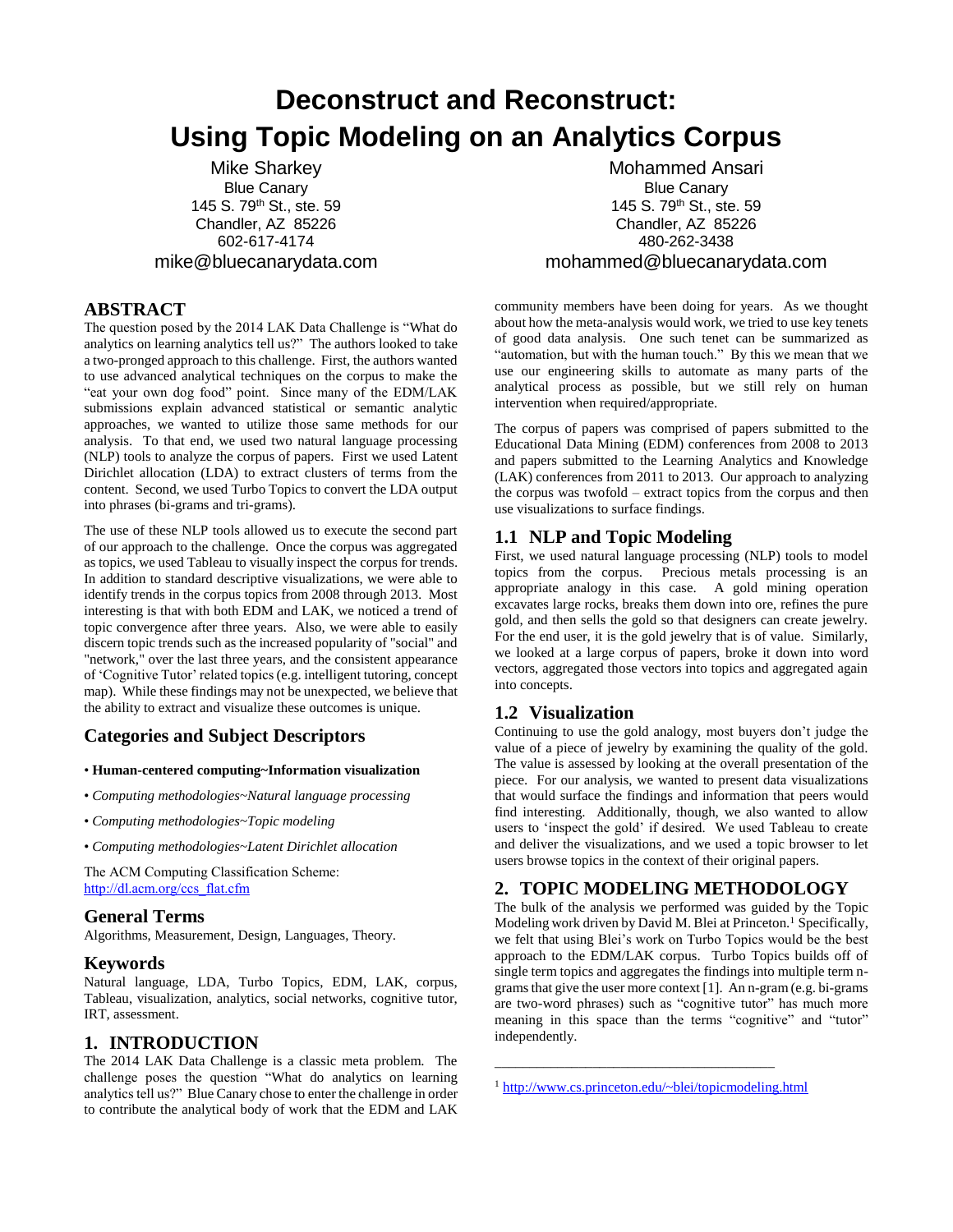#### **2.1 Analysis Process**

We followed a specific process in order to deconstruct the corpus down to topics and then aggregate the topics back up to meaningful n-grams. Figure 1 below shows the steps involved:



**Figure 1. Blue Canary topic modeling process**

The papers started in XML format<sup>2</sup> thanks to the work done by Taibi & Deitze [2]. We had to convert that into a format that was more suitable for our NLP pipeline. The papers were converted into a CSV file where each paper was a line in the CSV. Once the corpus was more readily machine readable, we used LDA to process the first round of topic aggregation. LDA assumes that there are latent underlying topics in a corpus and that the topic has a number of correlated words [3].

The output of LDA was a series of vectors, with each vector corresponding to an assumed underlying topic. These vectors then became the input for Turbo Topics – a process that would ingest the LDA results and create a series of n-grams that are relevant to the topics in the corpus. Examples of such n-grams from this corpus included "classification algorithms", "intelligent tutoring", and "decision tree".

#### **2.2 Human Intervention**

While Blue Canary attempted to systematize as much of the analysis as possible, we realize that there is still a need for human intelligence to guide the topic modeling.

The first step of human intervention was in selecting stop words. These are words that should be excluded from the analysis because their frequency doesn't add value to the observations. In the CSV

step, we experimented with different upper and lower bound settings for stop word limitations. We settled on only including words that appeared more than 50 times but less than 200 times – running LDA with these limits created a set of topic vectors that we observed to be optimal.

A second example of human intervention was in the final step of grouping topics into concepts. This was purely a manual process that involved browsing the approximately 80 n-grams, looking for analytic themes, and grouping them accordingly. For example, topics such as "error rate", "feature selection", and "activity sequences" were grouped as Machine Learning while "discussion forums", "natural language", and "topic words" were grouped as Semantic/Text. The entire list of topics and concepts can be seen in the "Concepts and Terms" tab of the accompanying Blue Canary LAK site<sup>3</sup>.

#### **3. VISUALIZING THE RESULTS**

In the analytics space, visualizing ones data is an effective way of divining trends and patterns in the underlying set. For the LAK challenge, we had the topics and concepts as the core results from our analysis. We created two metrics that we could use to frame the observation of these results.

The first was frequency – how many times does the topic appear in the corpus. Since both the number of papers per year and the number of words per paper varied from 2008 to 2013, we had to normalize this metric. We chose to index the frequency on the most frequent term. To illustrate, we look at the corpus in 2011 where the most frequent topic was 'social network' with 112 appearances. The next most frequent topic was 'item difficulty' with 90 appearances. In our analysis, we gave 'social network' a frequency of 1.0 and 'item difficulty' a score of 0.8.

The second metric was breadth – the number of different papers containing a given topic. Again, we had to normalize since the number of papers increased from 27 to 144 over the 6-year timeframe. We normalized breadth by using percent of documents in which the topic appeared. To remove outliers, we set a rule that a topic must appear in at least 5% of the papers to be included in our analysis.

#### **3.1 Tableau**

The first tool used for visualization was Tableau. Tableau's advanced visual features makes it an ideal tool for exploring our results.



**Figure 2. Describing the Corpus**

 $2 \text{ http://meco.13s.uni-hannover.de:} 9080/\text{wp2}/?page_id=16$ 

<sup>3</sup> [http://lak14.bluecanarydata.com](http://lak14.bluecanarydata.com/)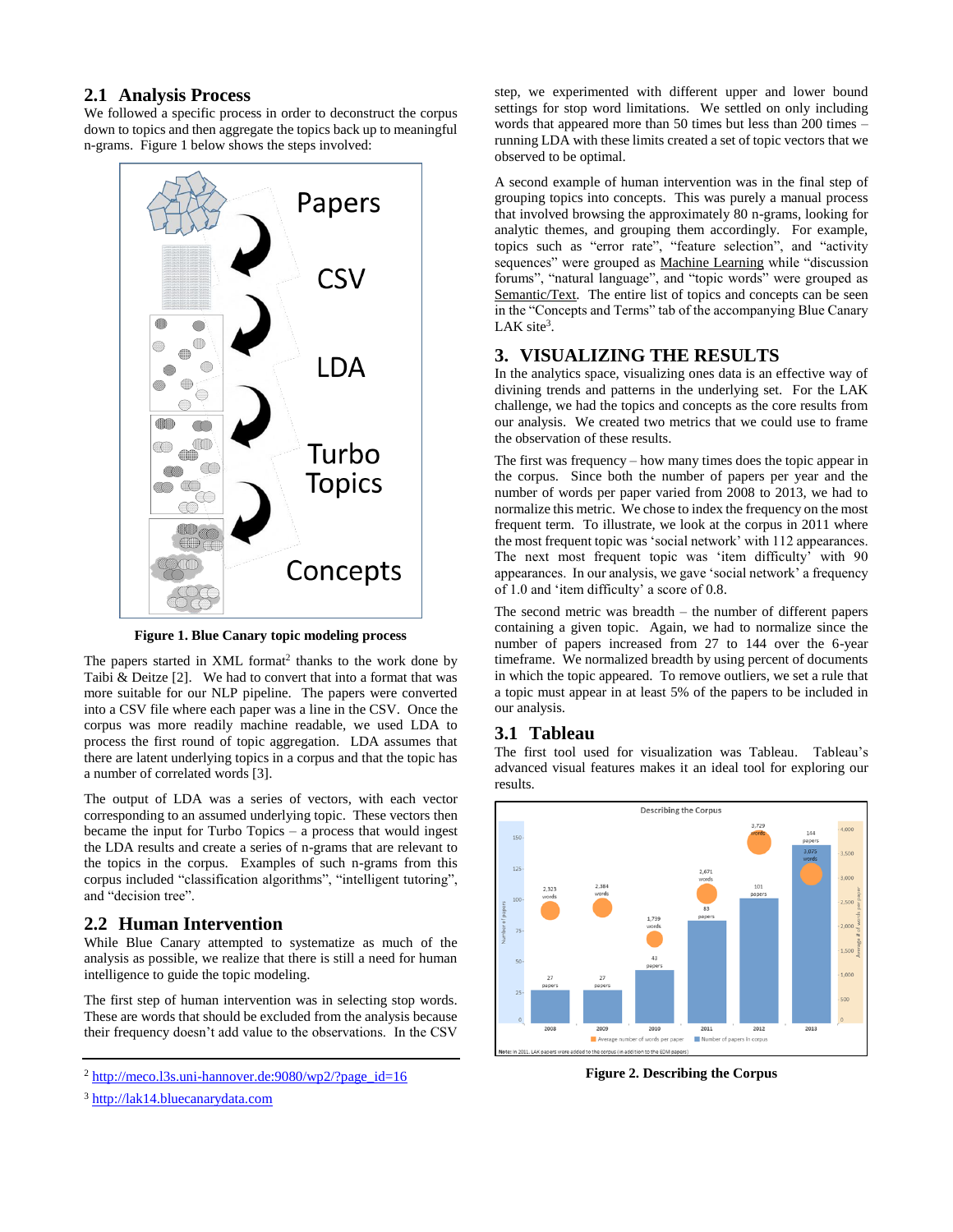All Tableau visualizations can be found at the Blue Canary LAK site [\(http://lak14.bluecanarydata.com\)](http://lak14.bluecanarydata.com/). The visualizations can range from simple descriptive charts (like Figure 2 showing the size and breadth of papers in the corpus) to interactive trend charts (like Figure 3 where the user can find the top N topics from any of the six years of the corpus).



**Figure 3. Top Topics per Year**

In the context of the LAK Data Challenge, Tableau was the most useful tool utilized by the Blue Canary team. We did not approach the task with a specific hypothesis to be proved or disproved. Rather, we took the challenge more literally and asked 'What do the data have to say?' Tableau helped us find answers to that question.

#### **3.2 Topic Browser**

A second, more detailed way to view the output is using a webbased topic browser. Researchers have developed different tools to accomplish this task, including tools such as TopicExplorer [4] and Topic Model Visualization Engine [5]. Blue Canary chose to use Topic Model Visualization Engine (as shown in Figure 4). The topic browser can also be found on the Blue Canary LAK site [\(http://lak14.bluecanarydata.com\)](http://lak14.bluecanarydata.com/).



**Figure 4. Topic Model Visualization Engine**

This topic browser allows the user to explore the occurrences of any topic in the context of its native paper. This explorer is useful when trying to decipher irregularities of the topic modeling output.

For example, the topic "free fall" showed significant presence in the 2013 papers. It turns out that two different papers used a Physical Sciences class as the backdrop for their analysis and "free fall" was one of the course concepts.

#### **4. FINDINGS**

After processing the data and looking for trends, the Blue Canary team found two things that we believe are of interest to the analytics community.

#### **4.1 Topic Convergence**

We created a scatter plot of all topics year by year. We excluded topics that appeared in less than 5% of the papers for the year and we plotted against our two main metrics (topic frequency and breadth).



#### **Figure 5. Scatter Plots**

The resulting scatter plots (as shown in Figure 5. and on the 'Convergence' report on the blue Canary LAK site) show an interesting trend. The slope of the line reflects the homo/heterogeneity of the paper topics. A shallow slope indicates that few topics dominate the overall corpus conversation. A steeper slope indicates that there are more topics that are frequently mentioned across more papers. The purpose of the regression is to help highlight the trend. It is not meant to comment on the strength of the fit.

Looking at the patterns in the scatter plot, we see that in the first three years of the LAK papers, the topics trended towards a more concentrated set. The implication here is that at the start of the conferences, papers tended to be more diverse. However, after a few years, submissions started to address a similar set of topics. One possible explanation of this is that after two years, the topics become more accepted in the space and therefore get adopted/used more frequently.

One caveat is that this trend might be specific to the conference (EDM vs. LAK). Additional work to split the data by conference might shed more light on this trend.

## **4.2 Concept Trends**

The most obvious output of our LDA to Turbo Topics to Concept process is to look at the popularity of the overall concepts over time. The 'Concept Frequency' report shows that starting in 2011 (when the LAK papers were introduced to the corpus), the topics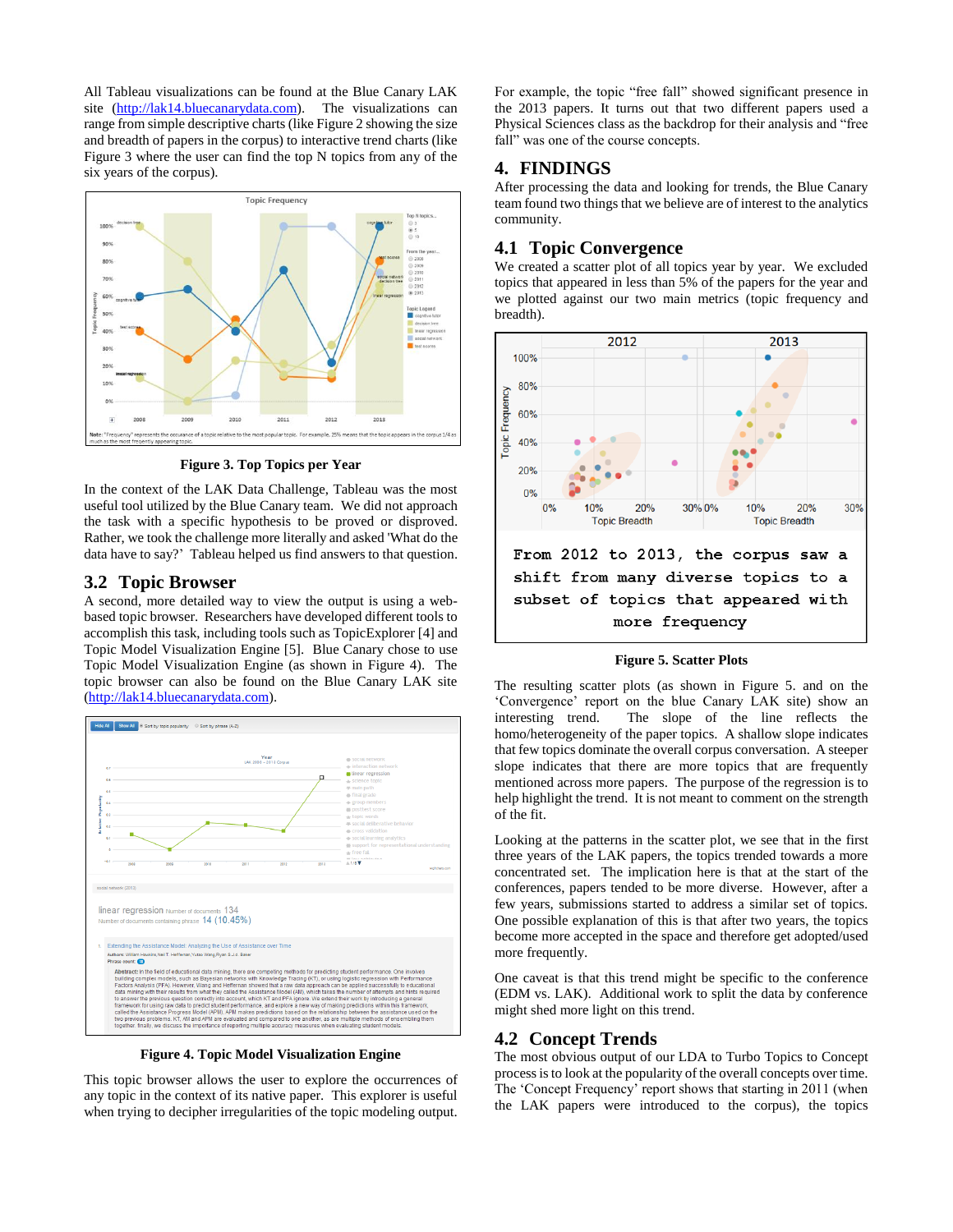associated with 'Social and Networks' tended to dominate in popularity. This is not surprising as this concept includes topics such as 'interaction network', 'online communities', and 'network structure'.

A second observation about concept frequency is the consistent presence of topics associated with 'Cognitive Tutors". There is a close link between work done by researchers in this area and both the EDM and LAK communities so it's not too surprising to see this outcome. What makes the presence of this concept more striking is that there are two other concept groups about related fields ("Item Response Theory" and "Assessment Topics"). Even with these topics being spread across three different concept groups, their high frequency still shows up in the reports.

#### **4.3 Top Topics**

For reference purposes, the following tables list the top 3 topics that appeared in the corpus from 2008 to 2013. This information is also available at the Blue Canary LAK site [\(http://lak14.bluecanarydata.com\)](http://lak14.bluecanarydata.com/) under the 'Topic Frequency' report tab:

| Year | <b>Top Topics</b>         | <b>Relative %</b> |
|------|---------------------------|-------------------|
| 2008 | Decision tree             | 100%              |
|      | Feature selection         | 73%               |
|      | Logistic regression       | 60%               |
| 2009 | Correct answer            | 100%              |
|      | Decision tree             | 80%               |
|      | Statistically significant | 80%               |
| 2010 | Final exam                | 100%              |
|      | Predictive accuracy       | 90%               |
|      | <b>Standard deviation</b> | 77%               |
| 2011 | Social network            | 100%              |
|      | Item difficulty           | 80%               |
|      | Cognitive tutor           | 75%               |
| 2012 | Social network            | 100%              |
|      | Logistic regression       | 42%               |
|      | Final grade               | 42%               |
| 2013 | Cognitive tutor           | 100%              |
|      | Test scores               | 80%               |
|      | Social network            | 73%               |

**Table 1. Top 3 Topics by Year**

'Relative %' in Table 1 refers to the frequency with which a topic appears in the corpus relative to the most frequently appearing topic.

#### **5. COMPARISON TO OTHER ANALYSES**

Blue Canary is by no means the first to apply NLP techniques to the corpus of analytic papers in an attempt to extract meaning. Prior LAK Data Challenge entrants have taken similar approaches.

#### **5.1 LAK13 Ontology Learning**

In the 2013 LAK Data Challenge, Zouaq et. al. [6] used an ontology learning tool to extract concepts and concept maps from the corpus. The researchers presented the top ranked concepts from both the EDM and LAK papers, and from the EDM and LAK abstracts. The resulting table showed that most of the top concepts were unigrams such as "student", "datum", "model", "learner", and "result".

Contrasting this to Blue Canary's Topic Modeling approach, we see a natural progression from these unigrams to bigrams (as can be seen in Table 1). This progression is a good example of how one body of research can build upon previous works in order to add more clarity for the audience.

## **5.2 LAK13 Dynamic Topic Modeling**

Another 2013 LAK Data Challenge entrant, Derntl et. al. [6], used an approach that was more similar to what Blue Canary did with Turbo Topics. The researchers used Dynamic Topic Modeling, a precursor to the Turbo Topics technique developed by Blei. One key difference was that the Blue Canary work tried to make the topics more understandable. That is, a grouping of keywords forms a topic, but that topic needs to be something palatable to the reader. Derntl et. al. labelled their topics as an amalgam of the keywords (e.g. students – data – courses – system). While this is descriptive of the content, it is less relatable in context. Blue Canary's use of bi-grams and concept labelling helps to better bridge the context gap.

#### **5.3 Google Trends**

As a litmus test for the topic trends, Blue Canary also looked at a Google Trends chart of the popularity of some of the LAK/EDM topics [\(http://bit.ly/P23CRn\)](http://bit.ly/P23CRn). While interesting to look at (Figure 6.), this avenue doesn't provide much insight into the trajectory of the LAK/EDM topics. Google Trends takes its popularity metrics from a wider swath of sources so the ratings shouldn't be expected to be correlated with the work from the corpus. As an example, the topic "social network" was left off of the Google Trends search. The popularity of the 2010 movie made the scale of that term dwarf all others.



**Figure 6. Google Trends topic chart**

#### **6. CONCLUSION**

Blue Canary went in to the LAK Data Challenge assuming that we could accomplish two goals. First, that we could use our engineering expertise and analytical knowledge to efficiently process the corpus. Second, that we could visualize the processed results and uncover findings that would be of interest to the EDM and LAK communities. We believe that the steps outlined in this paper combined with the visualizations created with the output [\(http://lak14.bluecanarydata.com\)](http://lak14.bluecanarydata.com/) prove that we have successfully accomplished our goals.

Perhaps the most salient takeaway is what's referenced in the title of this paper. The process that Blue Canary used to analyze topics was to deconstruct the corpus to a more atomic level and then to reconstruct the findings into contextual parts. It is this reconstruction that we believe has the most value. This paper built off of previous researchers who did a similar job of deconstructing the papers. What makes this paper different, though, is that Blue Canary reconstructed the findings to a more coarse level that allows others to better understand the topics discussed in the corpus